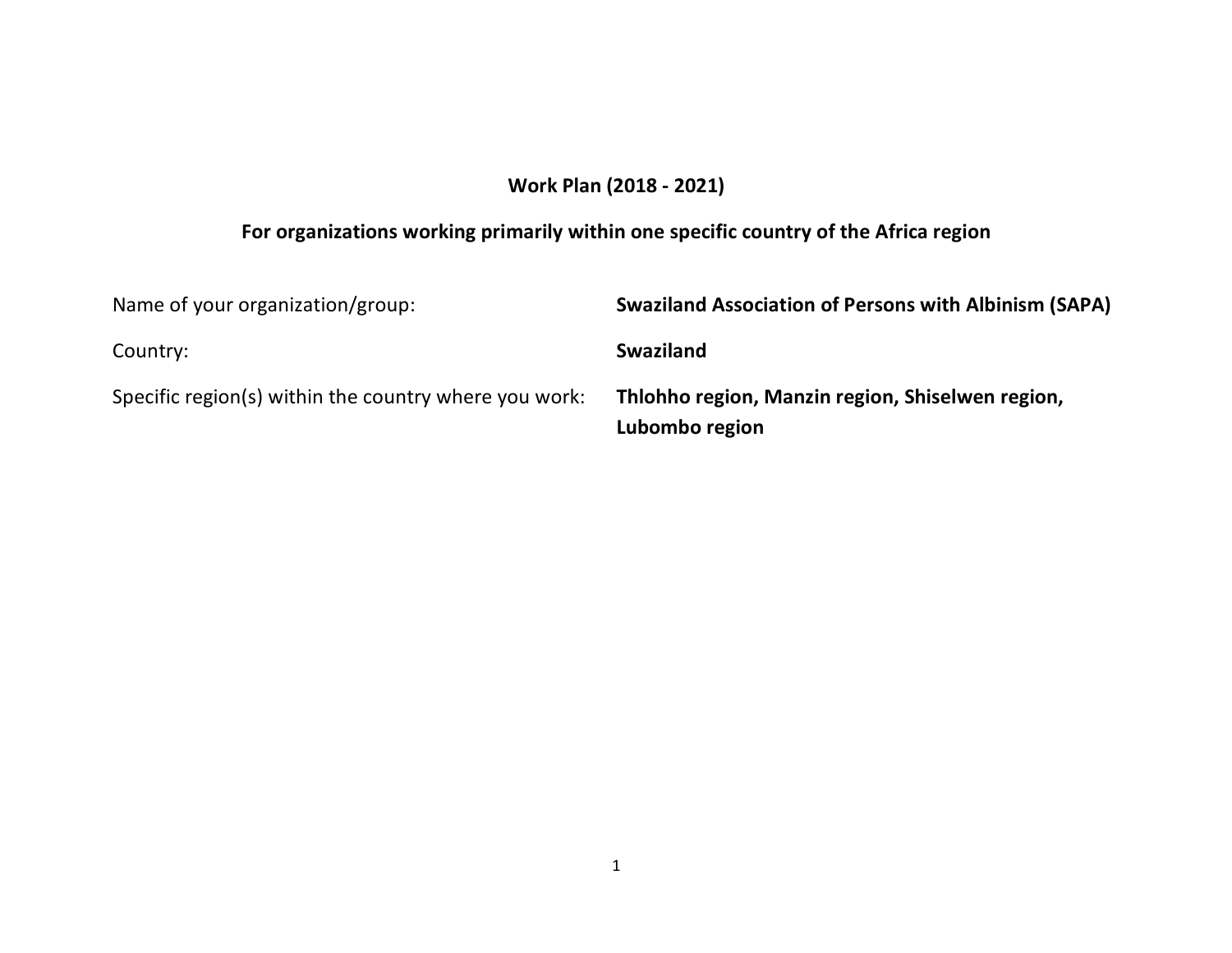### **STEP 1**

What are your **current activities/actions** and how they contribute to the Regional Action Plan? (One activity may contribute to several targets)

| No.                     | <b>Activity description</b>                                               | <b>RAP Targets</b>                                                                                                                                                                                                                                                                             |
|-------------------------|---------------------------------------------------------------------------|------------------------------------------------------------------------------------------------------------------------------------------------------------------------------------------------------------------------------------------------------------------------------------------------|
| $\mathbf{1}$            | Awareness raising campaigns within the 4 regions                          | <b>Preventative Targets</b><br>A1.1 By 2021, carry out direct public education<br>on albinism (emphasis on the rural and<br>community level, schools and homes) and<br>reaching between 25% and 50% of the<br>population of each country, according to its<br>size (based on proportionality). |
| $\overline{2}$          | Home visits for cancer patients about the rights of people with albinism. | <b>Protective Targets</b><br>B4.2 By 2021, educate all persons with<br>albinism and their family members on existing<br>national and local social protection and social<br>welfare schemes that they are eligible for.                                                                         |
| $\overline{\mathbf{3}}$ | Media and radio campaigns                                                 | <b>Preventative Targets</b><br>A1.3 By 2021 carry out 3 innovative public<br>education programmes with high impact,<br>reaching the whole country including through<br>the use of both traditional and social media,<br>including music and entertainment                                      |
| $\overline{\mathbf{4}}$ | In the process of institutionalization strengthening                      | <b>Preventative Targets</b><br>A1.4 By 2021, strengthen human rights<br>capacities of regional organizations,<br>governments, national human rights<br>institutions and civil society organizations to                                                                                         |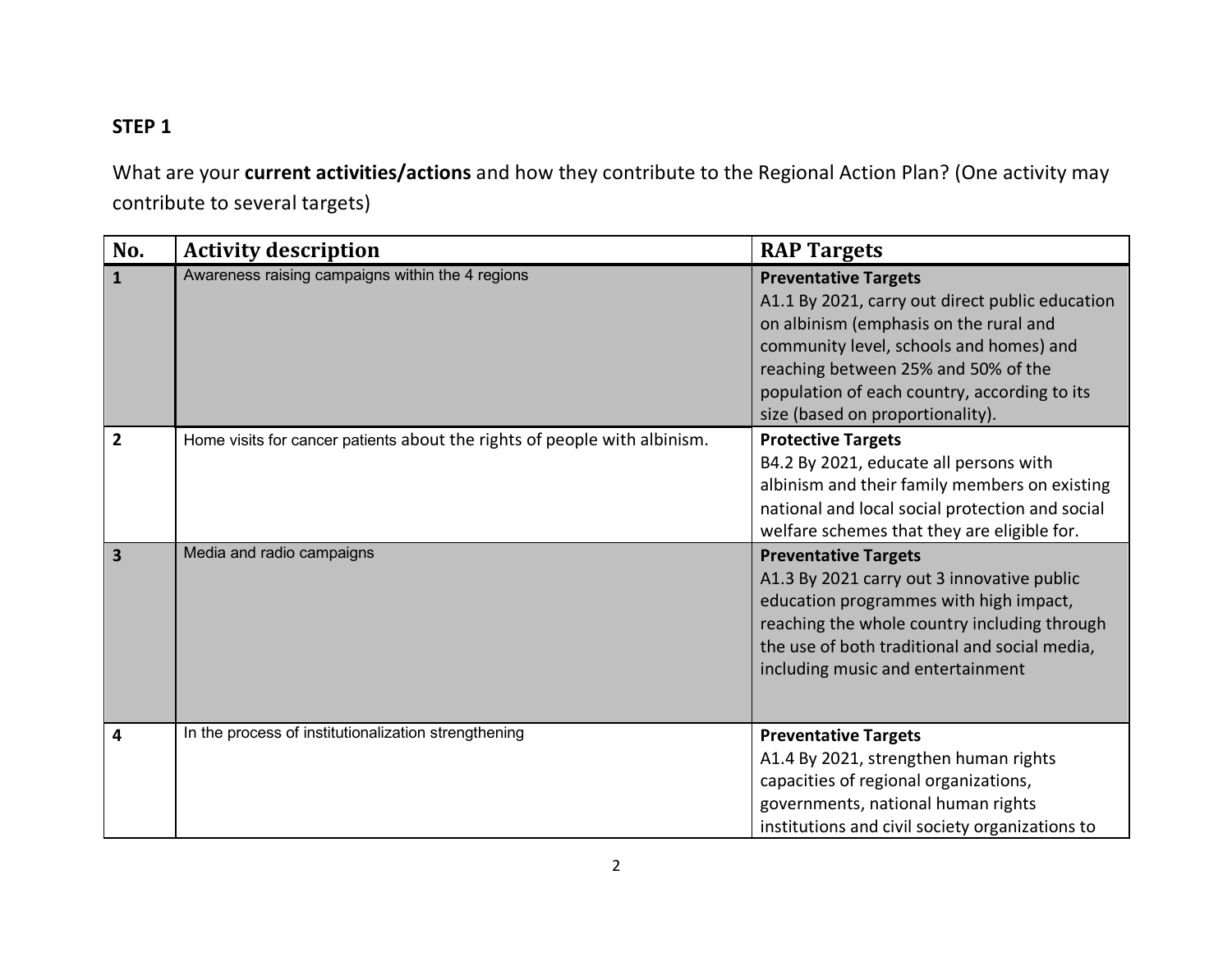|                            | protect the human rights of persons with<br>albinism.                                                                                                                                |
|----------------------------|--------------------------------------------------------------------------------------------------------------------------------------------------------------------------------------|
| Dialogue with stakeholders | <b>Protective Targets</b><br>B5.1 By 2021 garner multi-year support across<br>the public and private sectors to advance the<br>enjoyment of human rights by persons with<br>albinism |

### **STEP 2**

**New activities/actions** you plan to undertake and how they each contribute to the targets of the Regional Action Plan? (One action may contribute to several targets)

| <b>Activity</b>  | <b>Activity description</b>                                | <b>RAP Measures and targets</b>                                                                                                                                                                                                           |
|------------------|------------------------------------------------------------|-------------------------------------------------------------------------------------------------------------------------------------------------------------------------------------------------------------------------------------------|
|                  | To train my fellow committee members<br>on human rights    | By 2021, strengthen human rights capacities of regional<br>organizations, governments, national human rights institutions<br>and civil society organizations to protect the human rights of<br>persons with albinism.                     |
| $\overline{2}$   | To conduct a database survey                               | By 2021 amass through evidenced-based methods, data on<br>persons with albinism per country, disaggregated at minimum<br>by sex, gender, and age, and health status (vision and skin<br>cancer), as well as types of school and families. |
| 3                | To provide sun screen lotions for persons<br>with albinism | By 2021, sunscreen should be on all national lists of essential<br>medicines                                                                                                                                                              |
| $\boldsymbol{4}$ | To conduct cancer testing and treatment                    | By 2021, ensure provision of health care and health care<br>insurance to all persons with albinism, including training for<br>health professionals, awareness raising for families and<br>surgery                                         |
| 5                | Development of a strategic plan                            | By 2021, develop at least one programme that touches on                                                                                                                                                                                   |